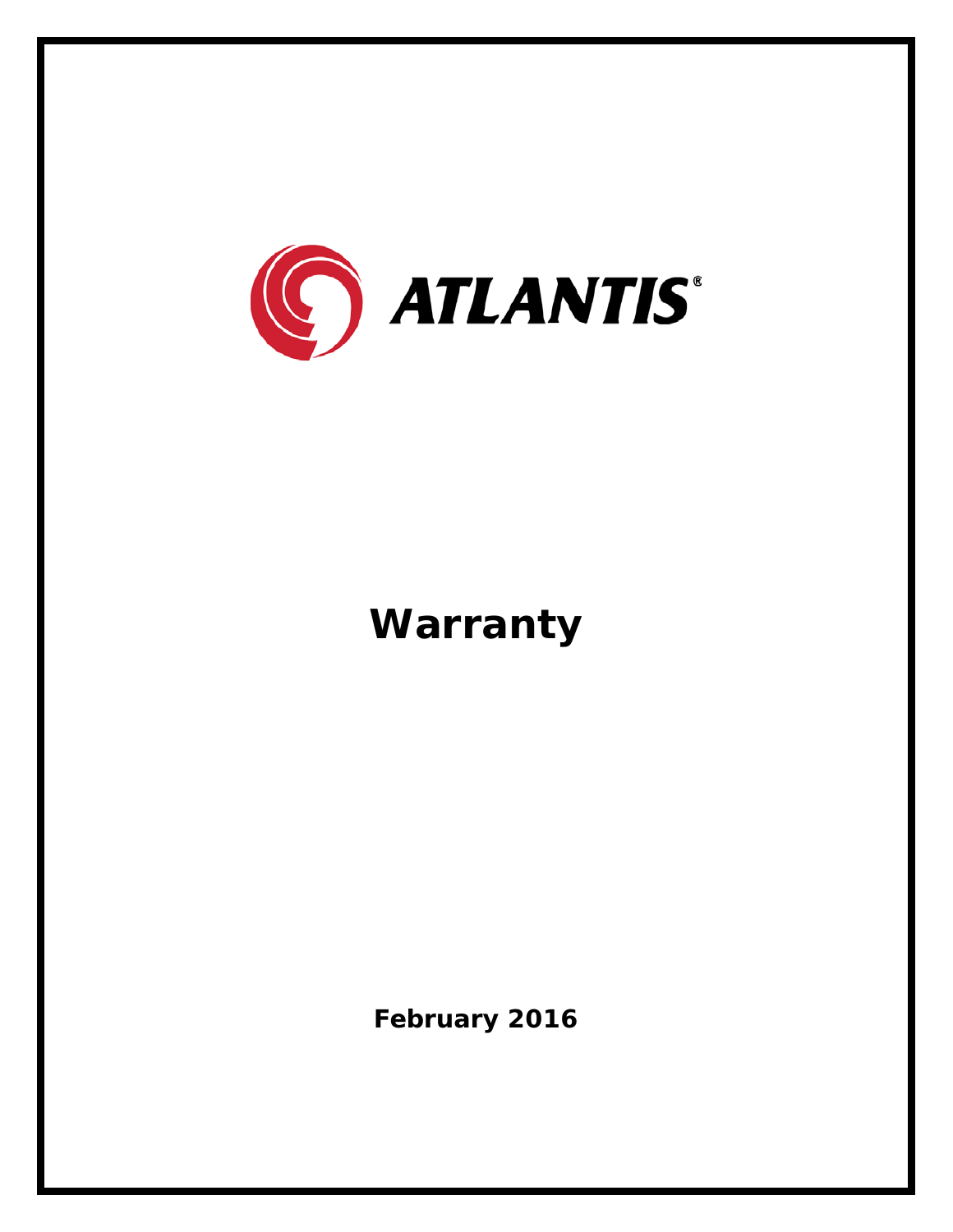## **Warranty**

All products manufactured by ATLANTIS Inc. are warranted **to the original purchaser** to be free from defects in workmanship and / or materials under normal use or service as follows:

**10 years:** Structural frame and structural moving parts, welds & weight stack plates

\*Labor costs related to these warranty items will be covered by Atlantis for 1 year following the delivery date provided that the equipment is located within Atlantis` or its distributors` service zones. Please refer to your sales invoice for any specifications regarding this warranty.

- **5 Years:** Pulleys, bearings, bronze bushings and quide rods
- **1 Year:** Plastic bushings, rubber handgrips, belts, cables, weight stack pins, seat hydraulics and any other parts not specified within the itemized parts
- **1 year:** Atlantis accessory bars/handles
- **180 days:** Upholstery
- **90 Days:** Accessory Bars & Handles

## **Olympic platforms**

- **1 year:** Manufacturing defects on metal frame, wood and rubber components.
- **180 days:** Logo

If at any time a component part is defective, *ATLANTIS* Inc. shall repair or replace it (at *ATLANTIS* Inc.'s discretion) within a reasonable period of time.

\_\_\_\_\_\_\_\_\_\_\_\_\_\_\_\_\_\_\_\_\_\_\_\_\_\_\_\_\_\_\_\_\_\_\_\_\_\_\_\_\_\_\_\_\_\_\_\_\_\_\_\_\_\_\_\_\_\_\_\_\_\_\_

This warranty does not cover costs of removal, transportation or reinstallation. This warranty shall not apply if the defect was caused by misuse, neglect, or normal wear and tear.